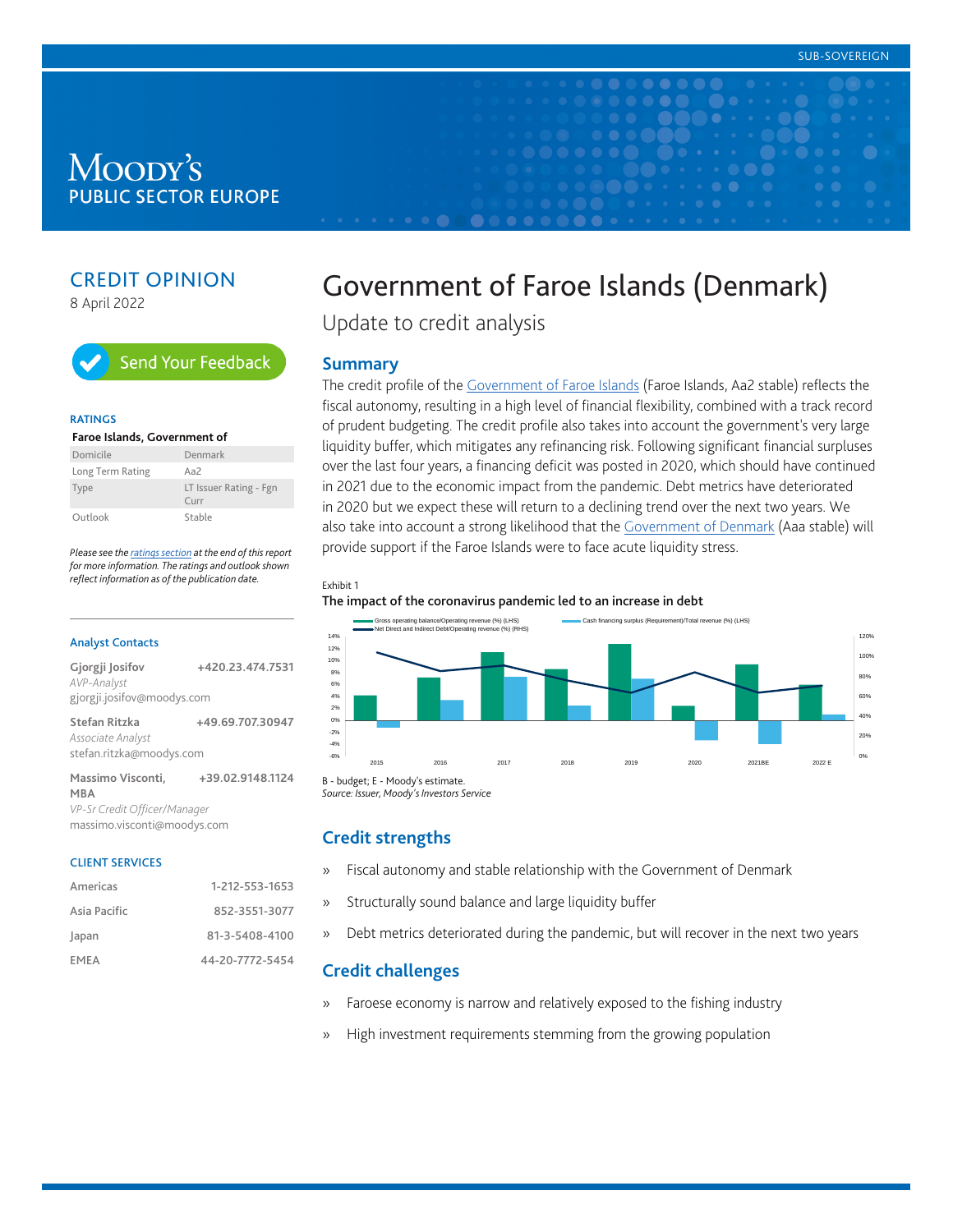# **Rating outlook**

The outlook of the Faroe Islands is stable. This reflects its sound financial performance and ability to contain debt levels, good macroeconomic metrics and a stable relationship with the government of Denmark.

# **Factors that could lead to an upgrade**

An upgrade of the Faroe Islands' rating would require a significant reduction in debt ratios as well as a more diversified economic structure. A stronger support assumption could also have positive rating implications, which, however, is not expected because of its autonomous status.

# **Factors that could lead to a downgrade**

One or a combination of the following could have negative rating implications: (1) a weakening in the Faroe Islands' relationship with Denmark; (2) a higher than expected increase in debt level or structural financial deficits over several years; and (3) any unexpected adverse shock from the pandemic affecting the Faroese fishing industry.

# **Key indicators**

#### Exhibit 2

#### Government of Faroe Islands

| <b>Faroe Islands, Government of</b>                    |       |       |       |       |         |         |       |
|--------------------------------------------------------|-------|-------|-------|-------|---------|---------|-------|
|                                                        | 2016  | 2017  | 2018  | 2019  | 2020    | 2021B   | 2022E |
| Population (in '000)                                   | 49.5  | 50.1  | 50.9  | 51.7  | 52.6    | 53.2    | 53.6  |
| Gross operating balance/Operating revenue (%)          | 7.2%  | 11.4% | 8.6%  | 12.8% | 2.4%    | 9.4%    | 6.0%  |
| Intergovernmental transfers/Operating Revenue(%)       | 10.3% | 9.5%  | 9.5%  | 8.7%  | 8.7%    | 8.2%    | 8.8%  |
| Cash financing surplus (Requirement)/Total revenue (%) | 3.4%  | 7.3%  | 2.5%  | 7.0%  | $-3.3%$ | $-3.9%$ | 1.0%  |
| Net Direct and Indirect Debt/Operating revenue (%)     | 85.5% | 91.2% | 76.0% | 63.8% | 84.4%   | 63.9%   | 70.9% |
| Short-term Direct Debt/Direct Debt (%)                 | 20.9% | 9.4%  | 23.7% | 35.2% | 19.9%   | 24.2%   | 20.4% |

B - budget; E - Moody's estimate.

*Source: Landsbankin Foroya (Faroe Islands Governmental Bank), Moody's Investors Service*

# **Detailed credit considerations**

The credit profile of the Faroe Islands, as expressed in an Aa2 stable rating, combines (1) a Baseline Credit Assessment (BCA) of a1, and (2) a strong likelihood of extraordinary support from the government of Denmark in the event the entity faces acute liquidity stress.

#### **Baseline credit assessment**

#### Fiscal autonomy and a stable relationship with the Government of Denmark

The Faroe Islands consist of 18 islands located in the Atlantic Ocean, between Scotland and Iceland, with a growing population, with more than 52 thousand inhabitants. While part of the Kingdom of Denmark, the Faroe Islands are governed by the Home Rule Act, which gives the Faroese government full power and flexibility to set its tax rates and fees. This broad control over revenue supports the Faroese government's financial flexibility; around 90% of the Faroese government's operating revenue is derived from sources under its control. The Kingdom of Denmark provides an annual block grant of around DKK700 million, which accounts for close to 10% of the Faroe Islands' operating revenue. This grant is for "Joint Matters" that have not been transferred to the Faroese government's control. The grant is intended and indeed spent on social welfare, schools and health sectors, though the Faroese government does have freedom over how the grant is used. The Faroese government has, in the past, implemented substantial cuts in spending, when required.

Economic indicators in recent years have been very strong, with a gross domestic product (GDP) per capita at the Danish average between 2015 and 2019 (as Exhibit 3 shows). GDP per capita has fallen below the Danish level in 2020 but is expected to recover back to the Danish average by 2023. Real GDP growth rate was above the Danish average over many years in the past. Despite an increase in the number of unemployed during the pandemic, the unemployment rate is still extremely low at around 1.5% even with the phasing

This publication does not announce a credit rating action. For any credit ratings referenced in this publication, please see the ratings tab on the issuer/entity page on www.moodys.com for the most updated credit rating action information and rating history.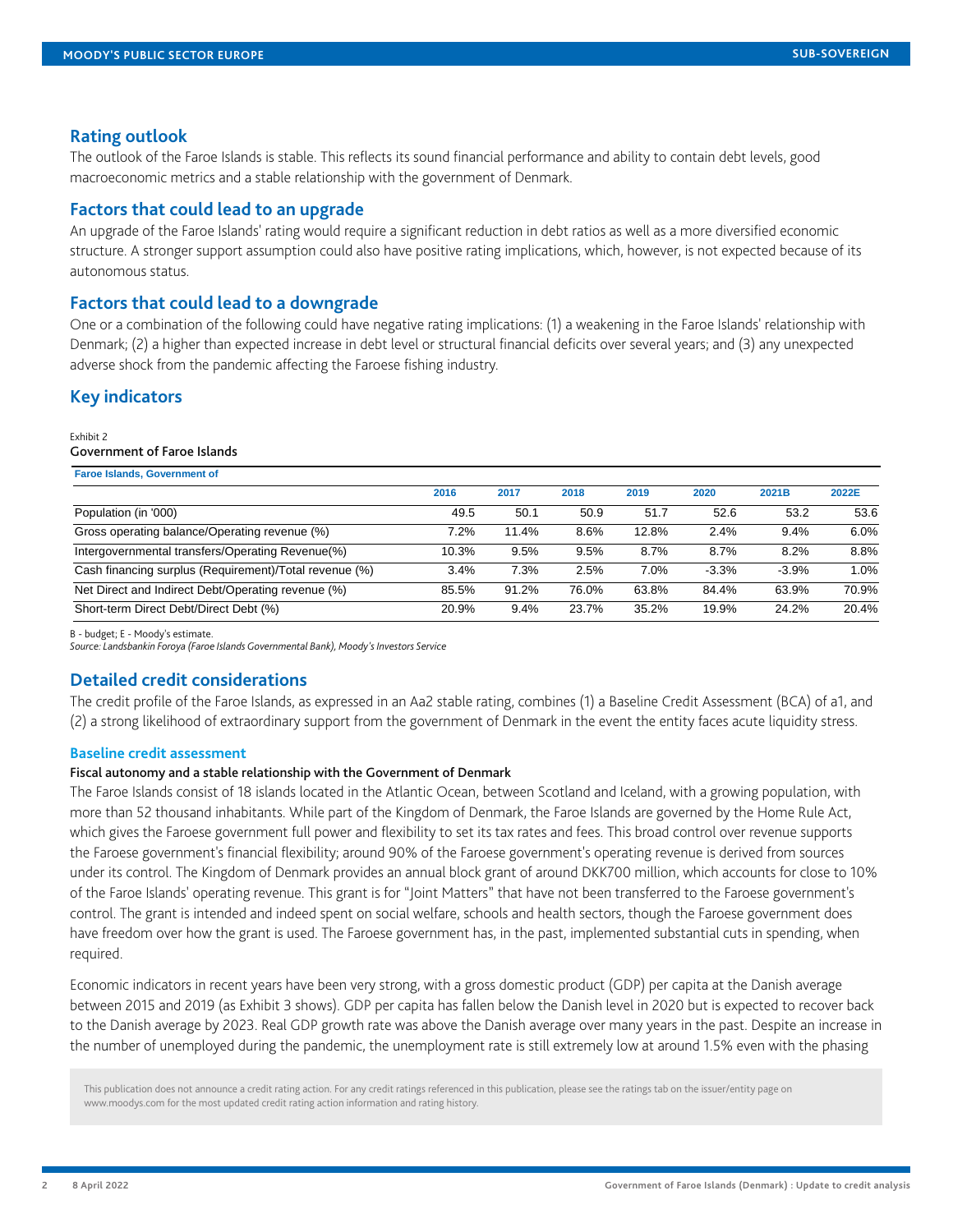out of employment support measures, introduced as an aid-package in connection with the Covid-19 pandemic (financed by state employment agency).

#### Exhibit 3



Faroese GDP per capita has fallen below Danish GDP per capita due to the coronavirus pandemic Nominal GDP per capita in DKK thousands, by year

E - estimate. *Source: Landsbankin Foroya, Statistics Denmark, Moody's Investors Service*

In recent years, the former government had implemented reforms, including fishing and pension reforms, aiming to enhance and sustain government's financial health (see: [Fishing Policy Reform - Issuer In-Depth Report, published October 2018\)](https://www.moodys.com/researchdocumentcontentpage.aspx?docid=PBC_1134626). As a result from 2019 election, the new government was formed, which made some amendments, e.g. to the Act on the Management of Marine Resources. The amended Act appears to be more favourable for the fishing industry, as it replaces the previous quota and auction system and extends fishing licences.

The islands' 29 municipalities vary widely in terms of size, from fewer than 50 inhabitants to around 20,000. Municipalities vary also widely in terms of financial strength, with stronger ones including Klaksvikar and Torshavnar.

<span id="page-2-0"></span>The Faroese relationship with Denmark is stable. In 1948, the Faroe Islands were granted Home Rule, and, in 2005, it gained further authority over certain matters. The Faroese government controls special matters that cover the economy, finances (independence to raise taxes), industry, foreign trade, mineral rights and the education system. <sup>[1](#page-7-1)</sup>. "Joint Matters" are administered by the Danish government according to the laws of the Kingdom of Denmark, although some may be wholly or partly assigned to the Faroe Islands, or undertaken by the Danish and Faroese authorities jointly. Currently, matters under the Danish realm comprise the police force, judicial system and banking supervision. The Faroe Islands elect their own parliament (Lagtinget), and the islands are governed by the Faroese government (Landsstyret), which is responsible for its own finances. In addition, the Faroe Islands have two seats in the Danish parliament, which had some influence in Danish politics historically, particularly in parliaments with thin majorities.

#### Structurally sound budget and large liquidity buffer

The coronavirus has hit the Faroese economy quite severely last year and will continue to put pressure on the economic outlook; estimated GDP fell by around 4.8%. Despite this, the operating performance of the government was relatively resilient to the negative shock.

The 2020 results indicate that the Faroe Islands still managed to produce an operating surplus of DKK 193 million, albeit reduced from DKK1 billion in 2019, representing 2.4% of operating revenue (12.8% in 2019). At the start of the pandemic, it was expected there would be a financial deficit of around DKK1.1 billion in 2020 and DKK500 million in 2021. While fishing exports and tourism services with travel restrictions were temporarily hit hard, we forecast Faroe Islands to continue its recovery in its budget in 2021, with operating surplus rising to DKK 790 million accounting for 9.4% of projected operating revenue. The fishing industry suffered due to the closure of restaurants during the pandemic, with catches being sold to supermarkets instead at a lower price. Subsequently, revenues from fishing and fish farming were down in 2020 at DKK375 million, from DKK509 million in 2019. This impact was partially offset by increases in the prices of cod and mackerel.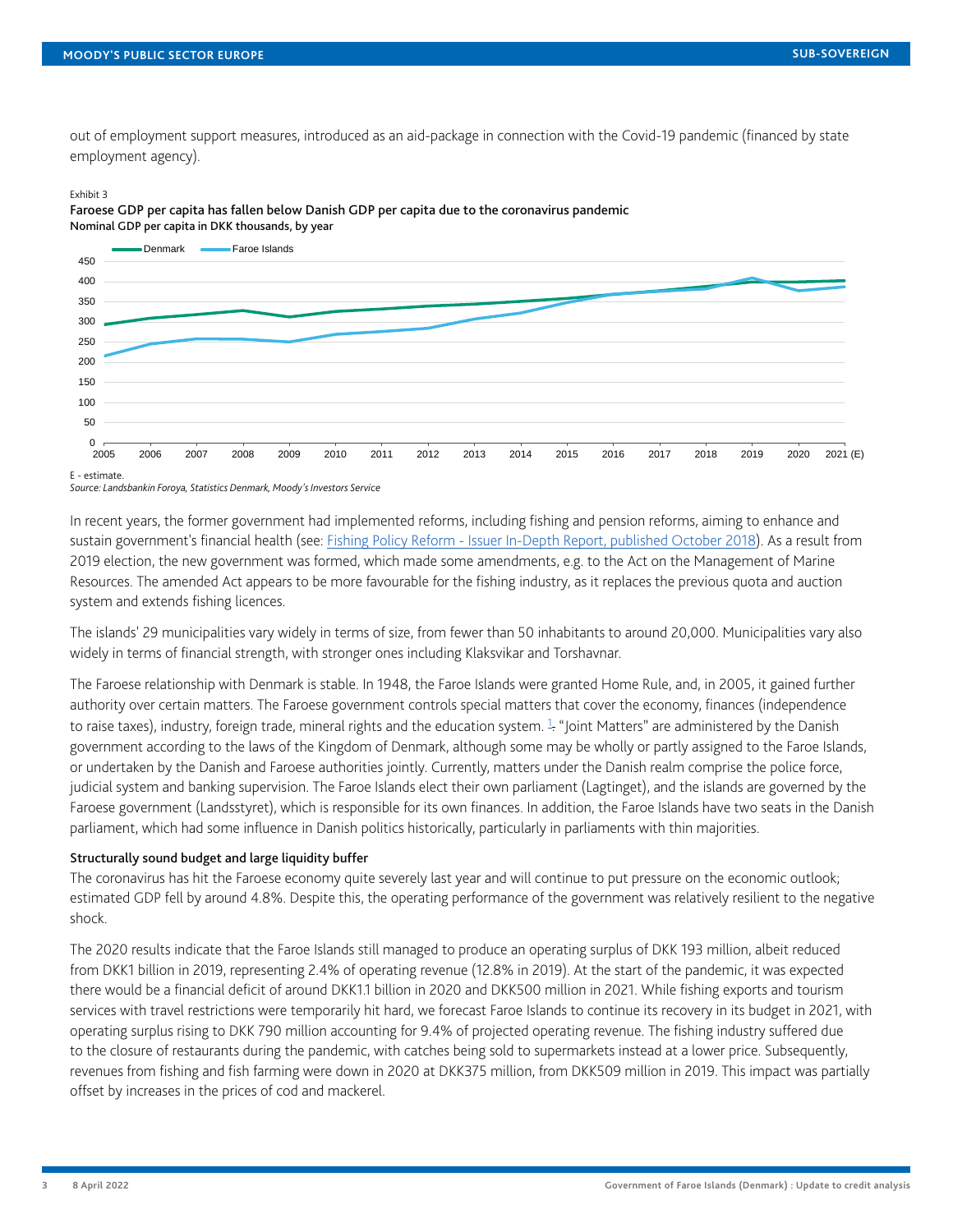To address the negative impact, the Faroese government implemented some coronavirus relief packages accounting in total for around 1% of the Faroese GDP. The measures appear to be successful in mitigating impacts of the pandemic on the budget to date. Despite expectations of a significant decline in operating revenues, they remained stable at DKK7.96 billion in 2020 from DKK8.02 billion in 2019. The relief measures provided support on areas such as employment via the Unemployment Fund and support for the tourism industry. In 2020, DKK159 million was spent on unemployment benefits but only DKK30.5 million came from the government's budget; the remainder was financed by the Unemployment Fund. The Faroese government expects to spend an additional DKK40-60 million on support measures for the tourism industry in 2021. As a result of these support measures, operating expenditures increased by 11% in 2020 with a total spend of DKK7.77 billion, up from DKK6.99 billion. Additionally, capital expenditures rose by 38% to DKK689 million, leaving an overall financing deficit of DKK272 million in 2020, the first since 2015, representing 3.3% of total revenue down from a surplus of 7% in the previous year. A similar financing deficit is forecasted in 2021, which we expect to improve in 2022.

The Faroe Islands have a large liquidity reserve, amounting to DKK4.5 billion as of the end of December 2020 (compared with DKK3.5 billion in December 2019), which is well above the internal minimum liquidity threshold of DKK3.3 billion in 2021, based upon 15% of GDP from two years prior. As such, the minimum liquidity threshold in 2022 will be lower than this year's due to the decrease in GDP in 2020. In the context of the pandemic and recent funding activities, the Faroe Islands displays a liquidity reserve of DKK3.9 billion as of June 2021. According to the guidelines, this reserve is only to be used during times of heightened market stress — if the reserve is drawn upon and drops below 15% of the GDP, it is expected to be addressed and to again reach internal limits during the next borrowing round.

The 2020 liquidity reserve represented around 23% of the Faroese GDP or 69% of its outstanding debt (Moody's adjusted). The reserve amount exceeds necessary borrowing requirements in any single year, and this mitigates the refinancing risk significantly. The liquidity pool is sufficient to cover scheduled debt repayments for the next four years. In June 2020, the government issued two bonds, amounting to DKK2.945 billion, of which DKK1.345 was refinancing of maturing debt. The remaining DKK1.6 billion was issued to prefund expected deficits in 2020 and 2021. The liquidity reserve fund is invested in a portfolio of highly rated securities, with investments spread across various asset classes with defined limits to maximise the returns. Around two thirds of the total liquidity pool is invested in Aaa-rated securities.

#### Debt metrics deteriorated during the pandemic, but will recover in the next two years

The negative effects of the coronavirus pandemic have increased the Faroese government's debt metrics in 2020, which should decline over the next two years (Exhibit 4).

#### Exhibit 4



Debt increased in 2020 due to the coronavirus pandemic but is still lower than historical levels Net direct and indirect debt to operating revenues (%) by year

B - budget; E - Moody's estimate. *Source: Issuer, Moody's Investors Service*

The net direct and indirect debt (NDID) consists mainly of direct debt (DKK5.4 billion as of December 2020). We count another DKK1.3 billion as indirect debt, which is because of the fact that the Faroese government has guaranteed an unfunded pension liability under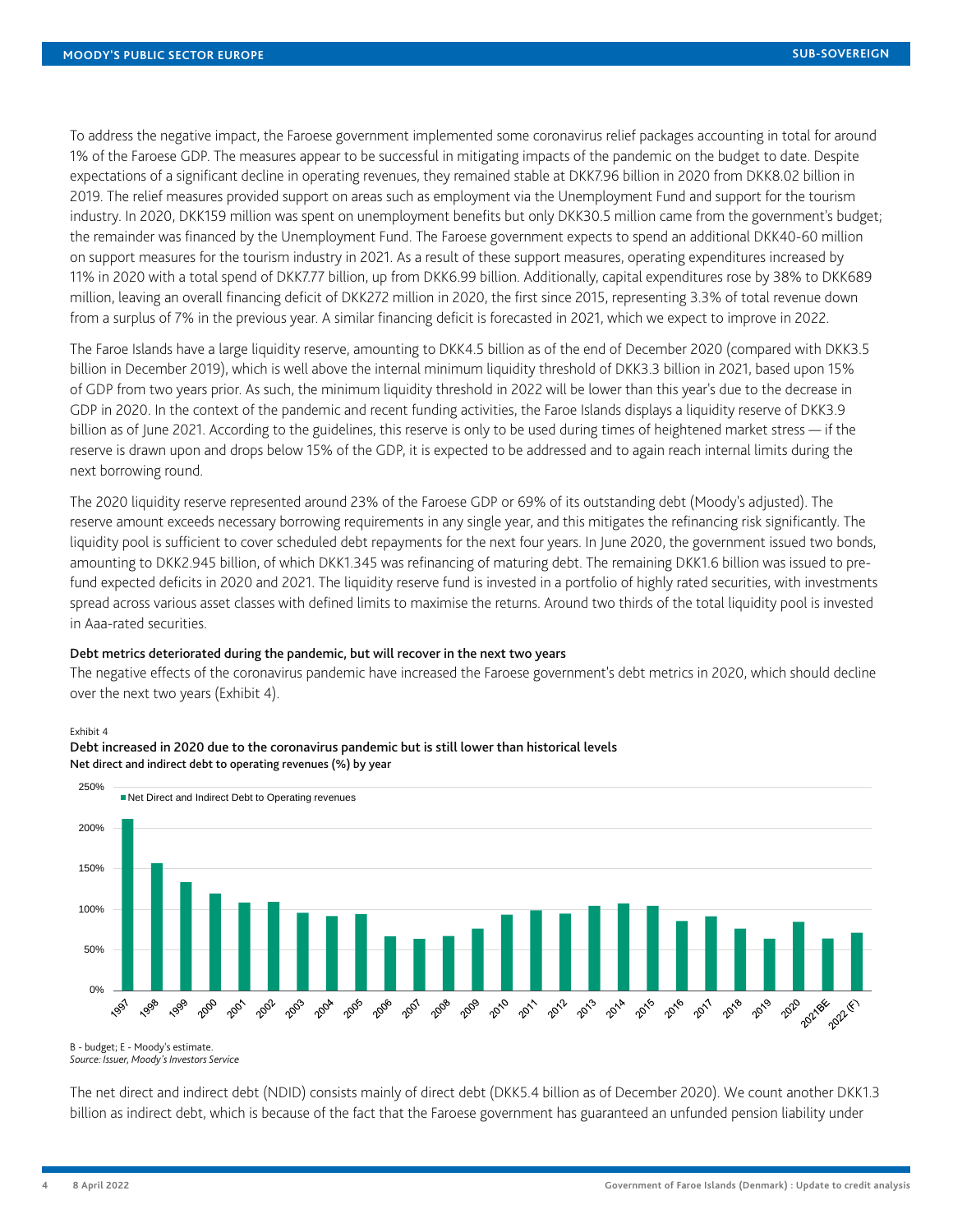Foroya Livstrygging (LIV). This translates into NDID of 84% of operating revenues as of year-end 2020. After successful repayment of the loan of DKK1.35 billion in June 2021 which was taken out in 2016 and no plans for new borrowing, we expect NDID to operating revenues ratio to decline to 64% at the end of this year. We forecast similar debt levels in 2022 as the Faroe Islands is aiming to refinance the outstanding bond of DKK1.3 billion issued in 2020 due in June next year.

In addition, the government is responsible for the pensions of its civil servants. Such obligations are partly unfunded and could strain future budgets. However, the government has flexibility to manage its obligation, which we consider a contingent liability for the government.

Municipal debt is considered self-supporting and not included in indirect debt because the government does not provide a guarantee on the debt, and municipalities may only incur a total debt burden up to their level of total tax income in any one year.

The Faroese government also has some off-balance-sheet activities and public companies. Overall, these are assessed as selfsupporting, so we do not include their debt into the government's NDID ratio.

The most noteworthy of these activities is a state-owned project company executing the construction of two tunnel projects. The Faroese government has provided a minimum revenue guarantee for the benefit of the company. The tunnel project company is 100% owned by the government, and we consider it a contingent liability.

# Faroese economy is narrow and relatively exposed to fishing industry

The Faroese economy continues to rely on the fishing industry, including fishing and fish farming, accounting for around 20% of national GDP and 93% of the total export value of goods. This high exposure introduces economic volatility as the economy is susceptible to exogenous factors. The variability in fish prices, factor inputs such as oil prices, and the risks of stock depletion would have a direct impact on the Faroese economy. Over the past few years, a combination of high global demand for fish and low oil prices has benefited the Faroese fishing sector, and indirectly government revenue.

To reduce dependencies, the Faroe Islands have also increased trade with non-EU countries, from around one-third 10 years earlier to more than 50% now. We view the diversification in both fish species and trade partners as a partial mitigant to the concentration risk as it reduces exposure to species-specific shocks and potential trade frictions. In 2019, the Faroe Islands signed a trade agreement with the United Kingdom which secures the access to the UK market. The Faroese government was unable to reach an agreement with the EU or the UK for quotas this year and subsequently increased its mackerel quota on last year.

## Faroe Islands' growing population requires infrastructure investments

The Faroese population is steadily growing by about a couple of hundred new inhabitants per year (Exhibit 5). Such population growth put pressure on the government's operations especially with regards to capital investments. The government would need to invest in areas such as new schools, health and social service, culture and infrastructure projects.

The government expects its capital investments to reach up to DKK500 million annually over the coming years. In addition, government companies are also planning to invest to address infrastructure needs. The pandemic did not disturb their capital spending plans.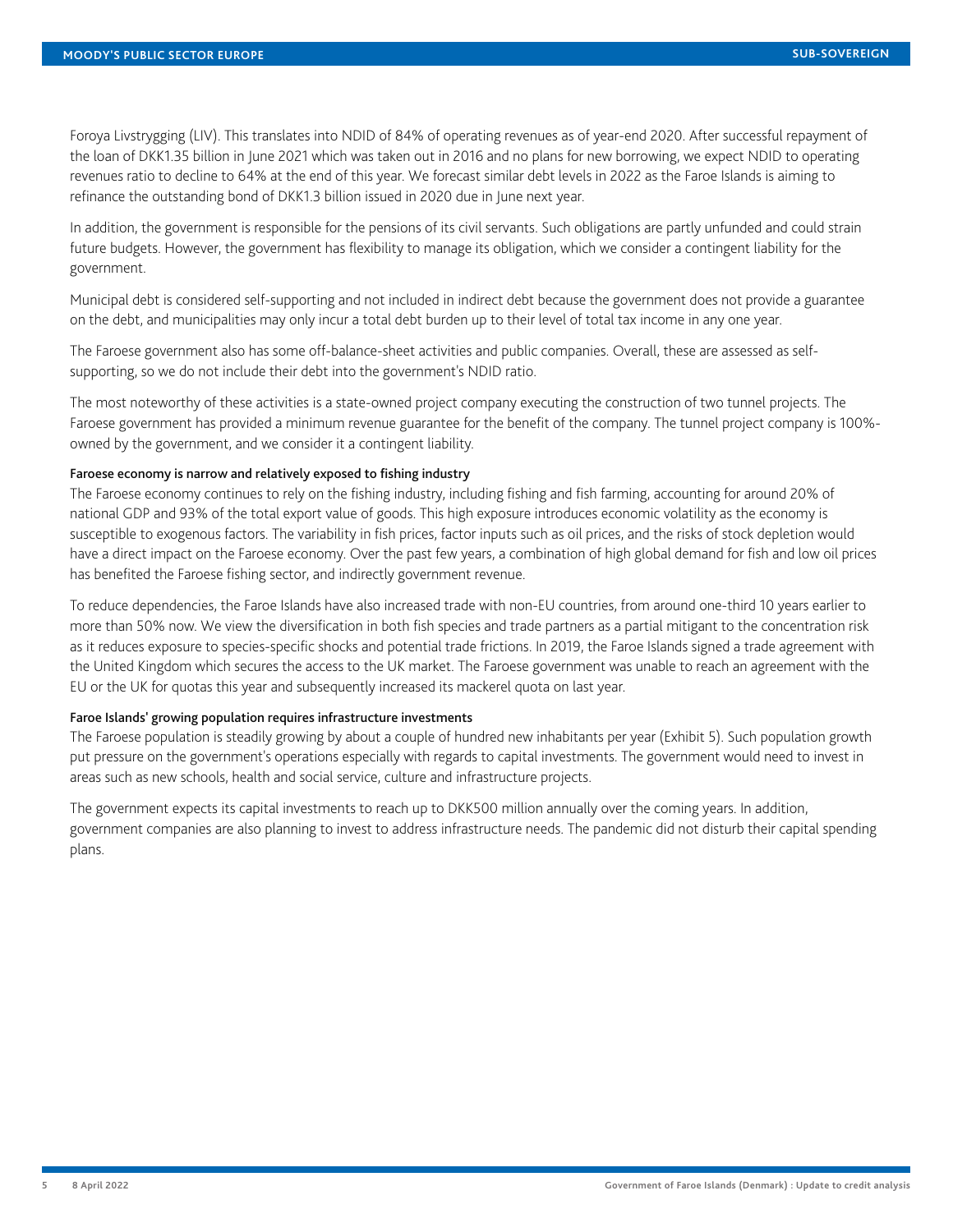#### Exhibit 5



The Faroe Islands has seen strong population growth over the past decade Population (LHS) and year-on-year growth (%) (RHS)

F - forecast.

*Source: Landsbankin Foroya, Moody's Investors Service*

#### **Extraordinary support considerations**

We consider Faroe Islands to have a strong likelihood of extraordinary support from the Government of Denmark. This reflects our assessment that the current relationship with the Government of Denmark is unlikely to change in the medium term. We also take into consideration the intensive extraordinary support provided to the islands in response to the financial crisis of the 1990s.

While Denmark has no formal obligation to provide extraordinary support to the Faroe Islands, it has historically supported the Faroese government on a number of occasions. In the 1990s, the Faroese government borrowed — largely from Denmark, given the scale of the crisis — to fund the nationalisation of Føroya Banki and Sjovinnubankin and to bridge the deficits of the recovery plan were established, the Faroese began standalone borrowing, ultimately using these and other reforms' funds to repay Denmark. In 2010, Denmark (through Finansiel Stabilitet) also assumed control over EiK, a failing bank with operations in both the Faroes and the Danish mainland. This action is consistent with Denmark's responsibility for financial regulation (the banking sector). The relationship with Denmark remains important as a likely source of liquidity support, were independent financing to be tested.

# **ESG considerations**

#### **FAROE ISLANDS' ESG Credit Impact Score is Neutral-to-Low CIS-2**

Exhibit 6 ESG Credit Impact Score



For an issuer scored CIS-2 (Neutral-to-Low), its ESG attributes are overall considered as having a neutral-to-low impact on the current rating; i.e., the overall influence of these attributes on the rating is non-material.

#### *Source: Moody's Investors Service*

Faroe Islands' ESG Credit Impact Score is neutral-to-low (**CIS-2**), reflecting moderate exposure to environmental and low exposure to social risks, and strong governance and capacity to respond to shocks.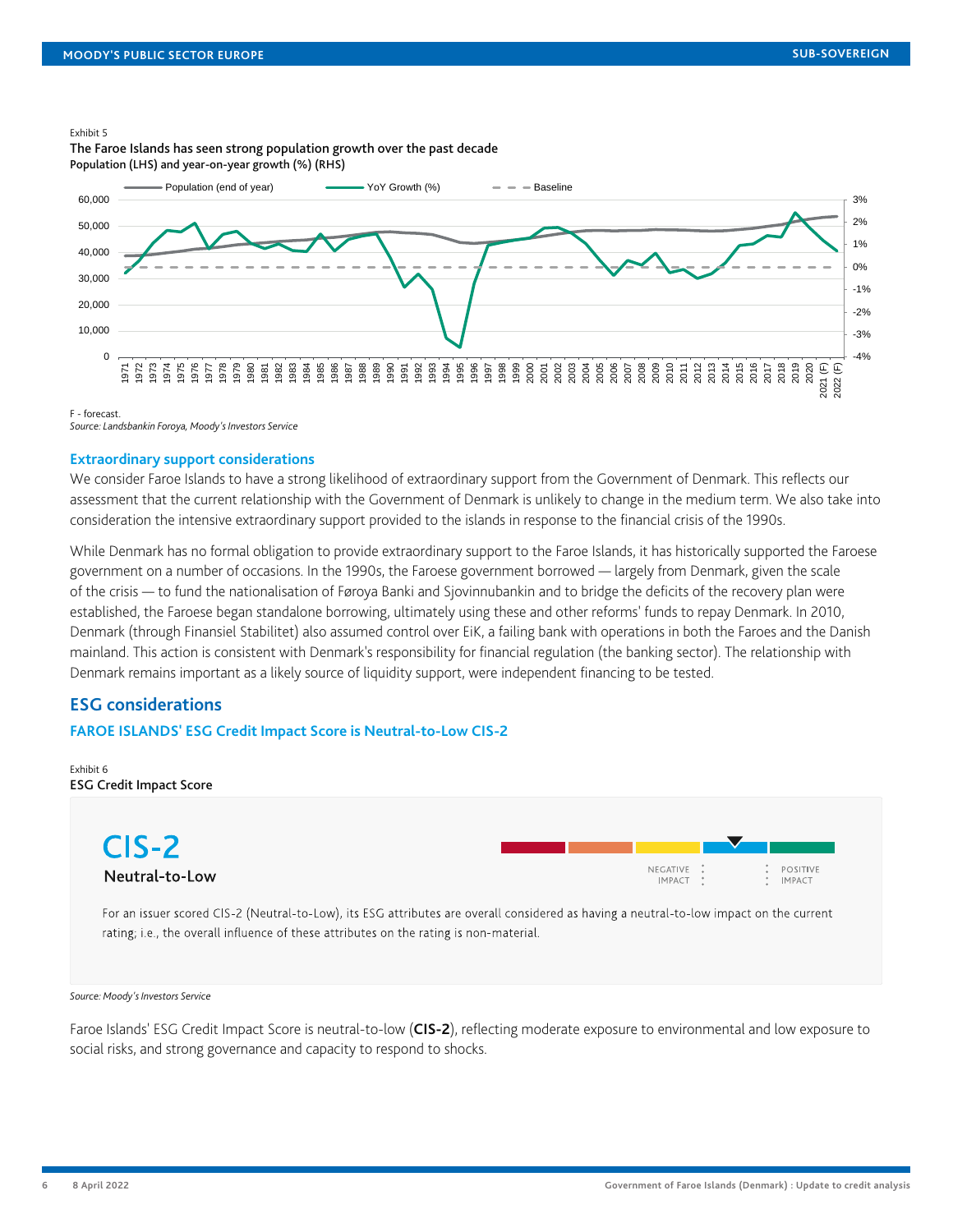Exhibit 7 ESG Issuer Profile Scores

| ENVIRONMENTAL              | SOCIAL         | <b>GOVERNANCE</b> |
|----------------------------|----------------|-------------------|
| $F-3$                      | $S-2$          | $G-2$             |
| <b>Moderately Negative</b> | Neutral-to-Low | Neutral-to-Low    |
|                            |                |                   |

*Source: Moody's Investors Service*

#### **Environmental**

Faroe Islands' overall environmental issuer profile is moderately negative (**E-3**). Specifically, Faroe Islands' exposure to physical climate risks is moderately negative driven mainly by the exposure to sea rising level risk, which would impact its fishing industry. To become completely independent of fossil fuel for power production, the government is aiming to reach a 100% renewable electricity system by 2030.

#### **Social**

Overall, we assess Faroe Islands' S issuer profile score as neutral to low (**S-2**). Faroe Islands has low exposure to most sources of social risks, with widely available and accessible education, housing, healthcare and basic services. Faroe Islands face a trend of ageing population, resulting in declining labour supply and higher pension and social costs, but we view the long-term economic and fiscal pressures as limited.

## **Governance**

Faroe Islands' institutions and governance strength is reflected in the issuer profile score (**G-2**). Faroese governance and management are considered very good with prudent budgetary practices associated with sound management of liquidity and debt. This is underpinned by the government's high credibility, transparency and consensus on key economic policy goals. Coupled with comparatively strong government financial strength this supports a high degree of resilience.

ESG Issuer Profile Scores and Credit Impact Scores for the rated entity/transaction are available on Moodys.com. In order to view the latest scores, please click [here](https://www.moodys.com/credit-ratings/org-credit-rating-820828907) to go to the landing page for the entity/transaction on MDC and view the ESG Scores section.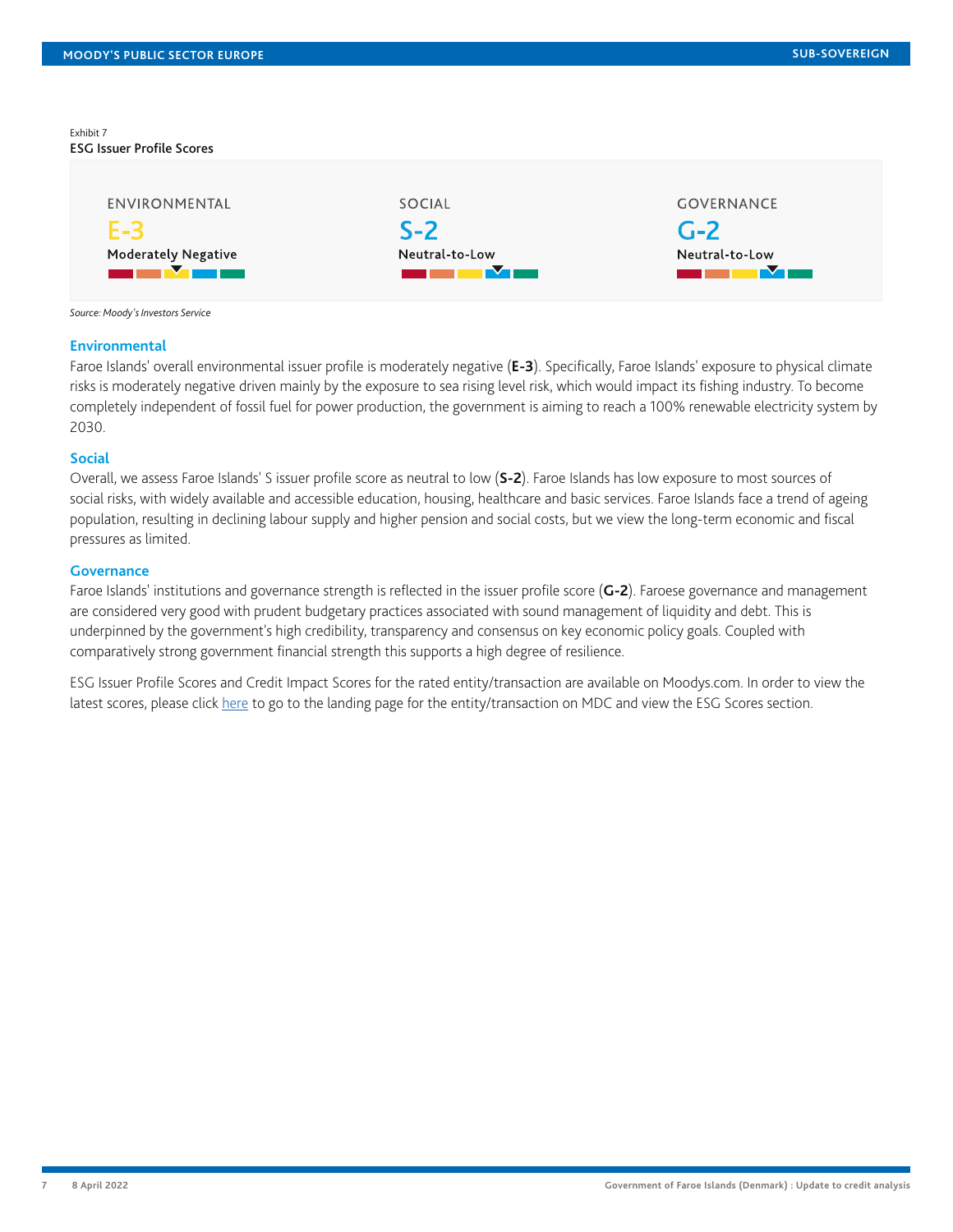# **Rating methodology and scorecard factors**

The assigned baseline credit assessment (BCA) of a1 is close to the scorecard-indicated BCA of aa3. The matrix-generated BCA of aa3 reflects (i) an idiosyncratic risk score of 4 (presented below) on a 1 to 9 scale, where 1 represents the strongest relative credit quality and 9 the weakest; and (ii) a systemic risk score of Aaa, as reflected in the sovereign bond rating for

#### Denmark (Aaa stable).

Exhibit 8

For details about our rating approach, please refer to Rating Methodology: [Regional and Local Governments,](https://www.moodys.com/researchdocumentcontentpage.aspx?docid=PBC_1091595) 16 Jan 2018.

| Faroe Islands, Government of<br>Regional & Local Governments |              |              |                             |      |                                          |              |
|--------------------------------------------------------------|--------------|--------------|-----------------------------|------|------------------------------------------|--------------|
| <b>Baseline Credit Assessment - Scorecard</b>                | <b>Score</b> | <b>Value</b> | <b>Sub-factor Weighting</b> |      | <b>Sub-factor Total Factor Weighting</b> | <b>Total</b> |
| <b>Factor 1: Economic Fundamentals</b>                       |              |              |                             | 6.20 | 20%                                      | 1.24         |
| Economic Strength [1]                                        | 5            | 101.10%      | 70%                         |      |                                          |              |
| Economic Volatility                                          | 9            |              | 30%                         |      |                                          |              |
| <b>Factor 2: Institutional Framework</b>                     |              |              |                             | 1    | 20%                                      | 0.20         |
| Legislative Background                                       |              |              | 50%                         |      |                                          |              |
| <b>Financial Flexibility</b>                                 |              |              | 50%                         |      |                                          |              |
| <b>Factor 3: Financial Position</b>                          |              |              |                             | 3.25 | 30%                                      | 0.98         |
| Operating Margin [2]                                         | 3            | 6.29%        | 12.5%                       |      |                                          |              |
| Interest Burden [3]                                          |              | 0.56%        | 12.5%                       |      |                                          |              |
| Liquidity                                                    |              |              | 25%                         |      |                                          |              |
| Debt Burden [4]                                              | 5            | 84.38%       | 25%                         |      |                                          |              |
| Debt Structure [5]                                           | 5            | 24.92%       | 25%                         |      |                                          |              |
| <b>Factor 4: Governance and Management</b>                   |              |              |                             | 5    | 30%                                      | 1.50         |
| Risk Controls and Financial Management                       |              |              |                             |      |                                          |              |
| Investment and Debt Management                               |              |              |                             |      |                                          |              |
| Transparency and Disclosure                                  |              |              |                             |      |                                          |              |
| <b>Idiosyncratic Risk Assessment</b>                         |              |              |                             |      |                                          | 3.92(4)      |
| <b>Systemic Risk Assessment</b>                              |              |              |                             |      |                                          | Aaa          |
| Scorecard-Indicated BCA Outcome                              |              |              |                             |      |                                          | aa3          |
| <b>Assigned BCA</b>                                          |              |              |                             |      |                                          | a1           |

[1] Local GDP per capita as % of national GDP per capita

[2] Gross operating balance/operating revenues

[3] Interest payments/operating revenues

[4] Net direct and indirect debt/operating revenues

[5] Short-term direct debt/total direct debt

*Source: Moody's Investors Service; Fiscal 2020.*

# <span id="page-7-0"></span>**Ratings**

#### Exhibit 9

| Category                     | <b>Moody's Rating</b> |  |  |  |
|------------------------------|-----------------------|--|--|--|
| FAROE ISLANDS, GOVERNMENT OF |                       |  |  |  |
| Outlook                      | Stable                |  |  |  |
| <b>Issuer Rating</b>         | Aa2                   |  |  |  |
|                              |                       |  |  |  |

*Source: Moody's Investors Service*

# **Endnotes**

<span id="page-7-1"></span>[1](#page-2-0) For more information on the division of tasks, see *[Delivery of Faroe Islands' Fiscal Plan Supports Creditworthiness](https://www.moodys.com/researchdocumentcontentpage.aspx?docid=PBC_1007947)*, published July 2015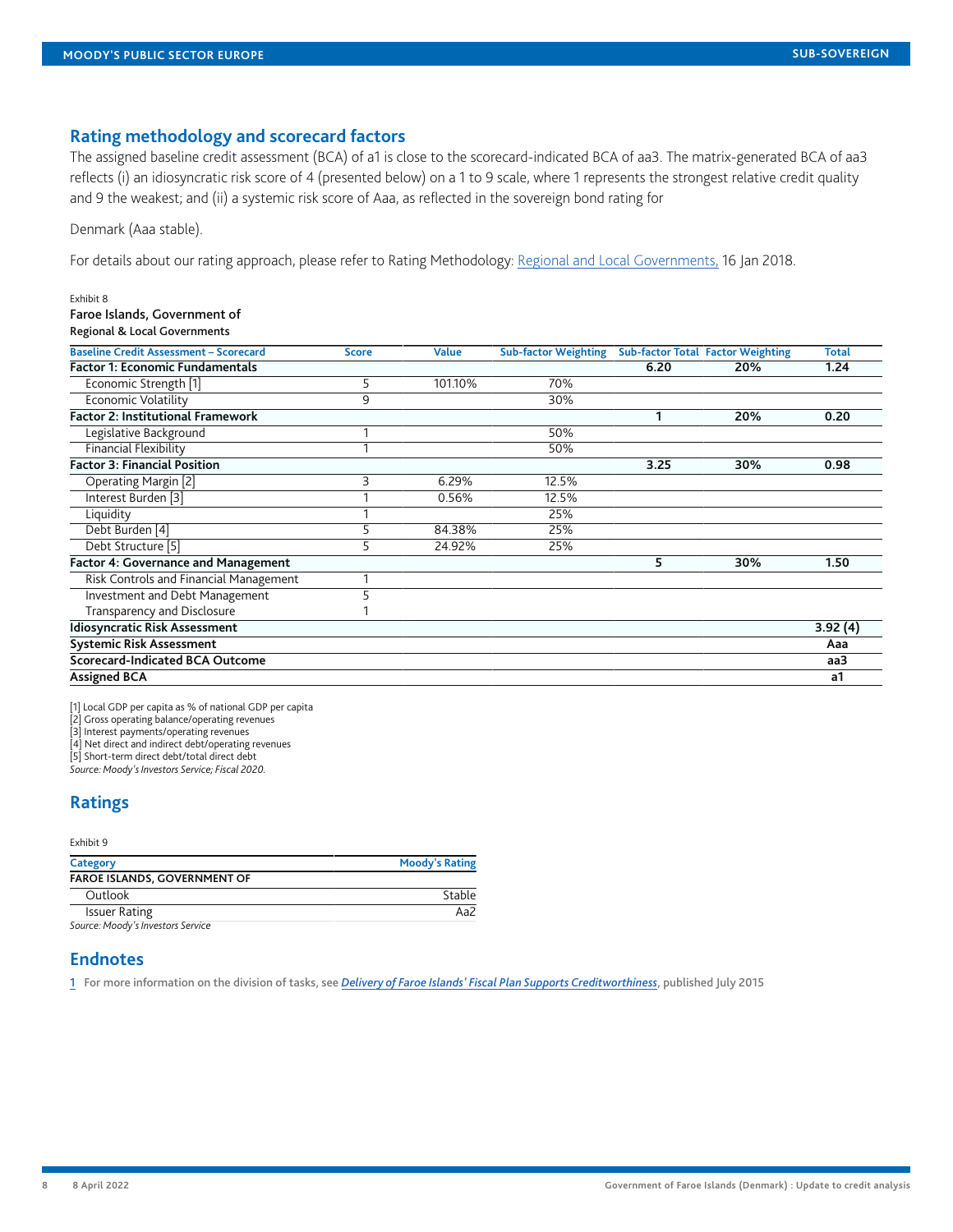© 2022 Moody's Corporation, Moody's Investors Service, Inc., Moody's Analytics, Inc. and/or their licensors and affiliates (collectively, "MOODY'S"). All rights reserved. **CREDIT RATINGS ISSUED BY MOODY'S CREDIT RATINGS AFFILIATES ARE THEIR CURRENT OPINIONS OF THE RELATIVE FUTURE CREDIT RISK OF ENTITIES, CREDIT COMMITMENTS, OR DEBT OR DEBT-LIKE SECURITIES, AND MATERIALS, PRODUCTS, SERVICES AND INFORMATION PUBLISHED BY MOODY'S (COLLECTIVELY, "PUBLICATIONS") MAY INCLUDE SUCH CURRENT OPINIONS. MOODY'S DEFINES CREDIT RISK AS THE RISK THAT AN ENTITY MAY NOT MEET ITS CONTRACTUAL FINANCIAL OBLIGATIONS AS THEY COME DUE AND ANY ESTIMATED FINANCIAL LOSS IN THE EVENT OF DEFAULT OR IMPAIRMENT. SEE APPLICABLE MOODY'S RATING SYMBOLS AND DEFINITIONS PUBLICATION FOR INFORMATION ON THE TYPES OF CONTRACTUAL FINANCIAL OBLIGATIONS ADDRESSED BY MOODY'S CREDIT RATINGS. CREDIT RATINGS DO NOT ADDRESS ANY OTHER RISK, INCLUDING BUT NOT LIMITED TO: LIQUIDITY RISK, MARKET VALUE RISK, OR PRICE VOLATILITY. CREDIT RATINGS, NON-CREDIT ASSESSMENTS ("ASSESSMENTS"), AND OTHER OPINIONS INCLUDED IN MOODY'S PUBLICATIONS ARE NOT STATEMENTS OF CURRENT OR HISTORICAL FACT. MOODY'S PUBLICATIONS MAY ALSO INCLUDE QUANTITATIVE MODEL-BASED ESTIMATES OF CREDIT RISK AND RELATED OPINIONS OR COMMENTARY PUBLISHED BY MOODY'S ANALYTICS, INC. AND/OR ITS AFFILIATES. MOODY'S CREDIT RATINGS, ASSESSMENTS, OTHER OPINIONS AND PUBLICATIONS DO NOT CONSTITUTE OR PROVIDE INVESTMENT OR FINANCIAL ADVICE, AND MOODY'S CREDIT RATINGS, ASSESSMENTS, OTHER OPINIONS AND PUBLICATIONS ARE NOT AND DO NOT PROVIDE RECOMMENDATIONS TO PURCHASE, SELL, OR HOLD PARTICULAR SECURITIES. MOODY'S CREDIT RATINGS, ASSESSMENTS, OTHER OPINIONS AND PUBLICATIONS DO NOT COMMENT ON THE SUITABILITY OF AN INVESTMENT FOR ANY PARTICULAR INVESTOR. MOODY'S ISSUES ITS CREDIT RATINGS, ASSESSMENTS AND OTHER OPINIONS AND PUBLISHES ITS PUBLICATIONS WITH THE EXPECTATION AND UNDERSTANDING THAT EACH INVESTOR WILL, WITH DUE CARE, MAKE ITS OWN STUDY AND EVALUATION OF EACH SECURITY THAT IS UNDER CONSIDERATION FOR PURCHASE, HOLDING, OR SALE.**

**MOODY'S CREDIT RATINGS, ASSESSMENTS, OTHER OPINIONS, AND PUBLICATIONS ARE NOT INTENDED FOR USE BY RETAIL INVESTORS AND IT WOULD BE RECKLESS AND INAPPROPRIATE FOR RETAIL INVESTORS TO USE MOODY'S CREDIT RATINGS, ASSESSMENTS, OTHER OPINIONS OR PUBLICATIONS WHEN MAKING AN INVESTMENT DECISION. IF IN DOUBT YOU SHOULD CONTACT YOUR FINANCIAL OR OTHER PROFESSIONAL ADVISER.**

ALL INFORMATION CONTAINED HEREIN IS PROTECTED BY LAW, INCLUDING BUT NOT LIMITED TO, COPYRIGHT LAW, AND NONE OF SUCH INFORMATION MAY BE COPIED OR OTHERWISE REPRODUCED, REPACKAGED, FURTHER TRANSMITTED, TRANSFERRED, DISSEMINATED, REDISTRIBUTED OR RESOLD, OR STORED FOR SUBSEQUENT USE FOR ANY SUCH PURPOSE, IN WHOLE OR IN PART, IN ANY FORM OR MANNER OR BY ANY MEANS WHATSOEVER, BY ANY PERSON WITHOUT MOODY'S PRIOR WRITTEN CONSENT.

MOODY'S CREDIT RATINGS, ASSESSMENTS, OTHER OPINIONS AND PUBLICATIONS ARE NOT INTENDED FOR USE BY ANY PERSON AS A BENCHMARK AS THAT TERM IS DEFINED FOR REGULATORY PURPOSES AND MUST NOT BE USED IN ANY WAY THAT COULD RESULT IN THEM BEING CONSIDERED A BENCHMARK.

All information contained herein is obtained by MOODY'S from sources believed by it to be accurate and reliable. Because of the possibility of human or mechanical error as well as other factors, however, all information contained herein is provided "AS IS" without warranty of any kind. MOODY'S adopts all necessary measures so that the information it uses in assigning a credit rating is of sufficient quality and from sources MOODY'S considers to be reliable including, when appropriate, independent third-party sources. However, MOODY'S is not an auditor and cannot in every instance independently verify or validate information received in the rating process or in preparing its Publications.

To the extent permitted by law, MOODY'S and its directors, officers, employees, agents, representatives, licensors and suppliers disclaim liability to any person or entity for any indirect, special, consequential, or incidental losses or damages whatsoever arising from or in connection with the information contained herein or the use of or inability to use any such information, even if MOODY'S or any of its directors, officers, employees, agents, representatives, licensors or suppliers is advised in advance of the possibility of such losses or damages, including but not limited to: (a) any loss of present or prospective profits or (b) any loss or damage arising where the relevant financial instrument is not the subject of a particular credit rating assigned by MOODY'S.

To the extent permitted by law, MOODY'S and its directors, officers, employees, agents, representatives, licensors and suppliers disclaim liability for any direct or compensatory losses or damages caused to any person or entity, including but not limited to by any negligence (but excluding fraud, willful misconduct or any other type of liability that, for the avoidance of doubt, by law cannot be excluded) on the part of, or any contingency within or beyond the control of, MOODY'S or any of its directors, officers, employees, agents, representatives, licensors or suppliers, arising from or in connection with the information contained herein or the use of or inability to use any such information.

NO WARRANTY, EXPRESS OR IMPLIED, AS TO THE ACCURACY, TIMELINESS, COMPLETENESS, MERCHANTABILITY OR FITNESS FOR ANY PARTICULAR PURPOSE OF ANY CREDIT RATING, ASSESSMENT, OTHER OPINION OR INFORMATION IS GIVEN OR MADE BY MOODY'S IN ANY FORM OR MANNER WHATSOEVER.

Moody's Investors Service, Inc., a wholly-owned credit rating agency subsidiary of Moody's Corporation ("MCO"), hereby discloses that most issuers of debt securities (including corporate and municipal bonds, debentures, notes and commercial paper) and preferred stock rated by Moody's Investors Service, Inc. have, prior to assignment of any credit rating, agreed to pay to Moody's Investors Service, Inc. for credit ratings opinions and services rendered by it fees ranging from \$1,000 to approximately \$5,000,000. MCO and Moody's Investors Service also maintain policies and procedures to address the independence of Moody's Investors Service credit ratings and credit rating processes. Information regarding certain affiliations that may exist between directors of MCO and rated entities, and between entities who hold credit ratings from Moody's Investors Service and have also publicly reported to the SEC an ownership interest in MCO of more than 5%, is posted annually at [www.moodys.com](https://www.moodys.com/) under the heading "Investor Relations - Corporate Governance -Director and Shareholder Affiliation Policy."

Additional terms for Australia only: Any publication into Australia of this document is pursuant to the Australian Financial Services License of MOODY'S affiliate, Moody's Investors Service Pty Limited ABN 61 003 399 657AFSL 336969 and/or Moody's Analytics Australia Pty Ltd ABN 94 105 136 972 AFSL 383569 (as applicable). This document is intended to be provided only to "wholesale clients" within the meaning of section 761G of the Corporations Act 2001. By continuing to access this document from within Australia, you represent to MOODY'S that you are, or are accessing the document as a representative of, a "wholesale client" and that neither you nor the entity you represent will directly or indirectly disseminate this document or its contents to "retail clients" within the meaning of section 761G of the Corporations Act 2001. MOODY'S credit rating is an opinion as to the creditworthiness of a debt obligation of the issuer, not on the equity securities of the issuer or any form of security that is available to retail investors.

Additional terms for Japan only: Moody's Japan K.K. ("MJKK") is a wholly-owned credit rating agency subsidiary of Moody's Group Japan G.K., which is wholly-owned by Moody's Overseas Holdings Inc., a wholly-owned subsidiary of MCO. Moody's SF Japan K.K. ("MSFJ") is a wholly-owned credit rating agency subsidiary of MJKK. MSFJ is not a Nationally Recognized Statistical Rating Organization ("NRSRO"). Therefore, credit ratings assigned by MSFJ are Non-NRSRO Credit Ratings. Non-NRSRO Credit Ratings are assigned by an entity that is not a NRSRO and, consequently, the rated obligation will not qualify for certain types of treatment under U.S. laws. MJKK and MSFJ are credit rating agencies registered with the Japan Financial Services Agency and their registration numbers are FSA Commissioner (Ratings) No. 2 and 3 respectively.

MJKK or MSFJ (as applicable) hereby disclose that most issuers of debt securities (including corporate and municipal bonds, debentures, notes and commercial paper) and preferred stock rated by MJKK or MSFJ (as applicable) have, prior to assignment of any credit rating, agreed to pay to MJKK or MSFJ (as applicable) for credit ratings opinions and services rendered by it fees ranging from JPY100,000 to approximately JPY550,000,000.

MJKK and MSFJ also maintain policies and procedures to address Japanese regulatory requirements.

REPORT NUMBER **1325191**